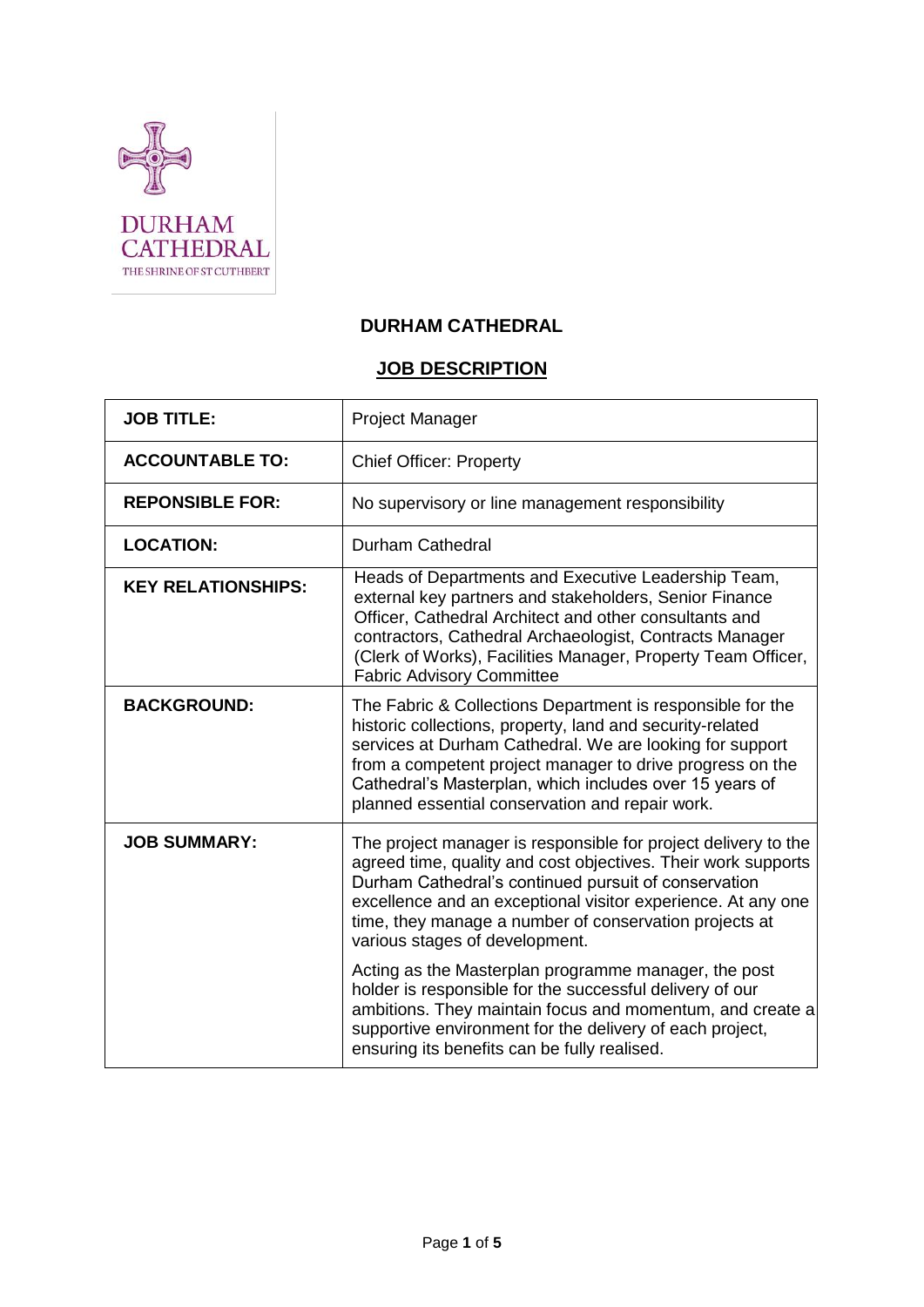## **KEY DUTIES AND RESPONSIBILITIES:**

## **Operational Duties**

- 1. Manage the Masterplan programme and actively support the work of the Masterplan leads by:
- 2. ensuring meetings are arranged as and when required, decisions reached in a timely fashion and suitably recorded;
- 3. collating and presenting Masterplan leads with all relevant information for decision making, and recording decisions;
- 4. effectively co-ordinating projects and managing their interdependencies including oversight of risks and issues arising, to ensure approved projects progress in time and within budget;
- 5. regularly reporting on programme progress and budgets, keeping all relevant data up-to-date and accessible for Masterplan leads;
- 6. coordination evaluation of projects post-completion and implementing relevant improvements;
- 7. Manage Masterplan projects to ensure they are delivered to the agreed time, quality and cost objectives and in accordance with conditions laid down by third-party funders. Ensure that all relevant records are kept easily accessible. This includes managing all aspects of the pre- and development stages (RIBA 1-4) including but not limited to managing risks, tenders, professional appointments, surveys, statutory consents, cathedral diary notifications and stakeholders, as well as outlining visitor engagement & interpretation in order to facilitate an efficient and high quality project delivery. Identify and resolve potential conflicts at the earliest opportunity; escalate where necessary. Hand-over to Contracts Manager for delivery phase, completion and use (RIBA 5-7), assisting the internal team as required. For larger projects, regularly report and liaise with the Project Task Group; for smaller ones report to the relevant Chief Officer.
- 8. Review and document existing project management processes and policies. Where Masterplan projects are project-managed by others, oversee their progress and act as a mentor where applicable.
- 9. Day-to-day management of the engagement of the Cathedral Architect in line with the Cathedrals Measure.

## **Health and Safety Responsibilities**

- 1. Assist with project-related health and safety matters ensuring that all H&S obligations are met and fully reflected where works are designed.
- 2. Fulfil all relevant duties under CDM regulations, including Principal Designer Duties where appropriate.

## **Occasional Tasks**

- 1. Support other departments with project management, if requested and agreed with Chief Officer Property.
- 2. Lead on project delivery phase (RIBA 5-7) if requested.
- 3. As and when needed, assist with absence cover within the team.

## **Financial and Budgetary Duties**

- 1. As a project manager, responsible for all budget and risk management of a given project incl. initial sign-off by Masterplan leads.
- 2. As Masterplan programme manager, oversee preparation of financial and risk information to enable initial sign-off by Masterplan leads. Use existing framework for decision-making and Fabric Plan Costing Tool.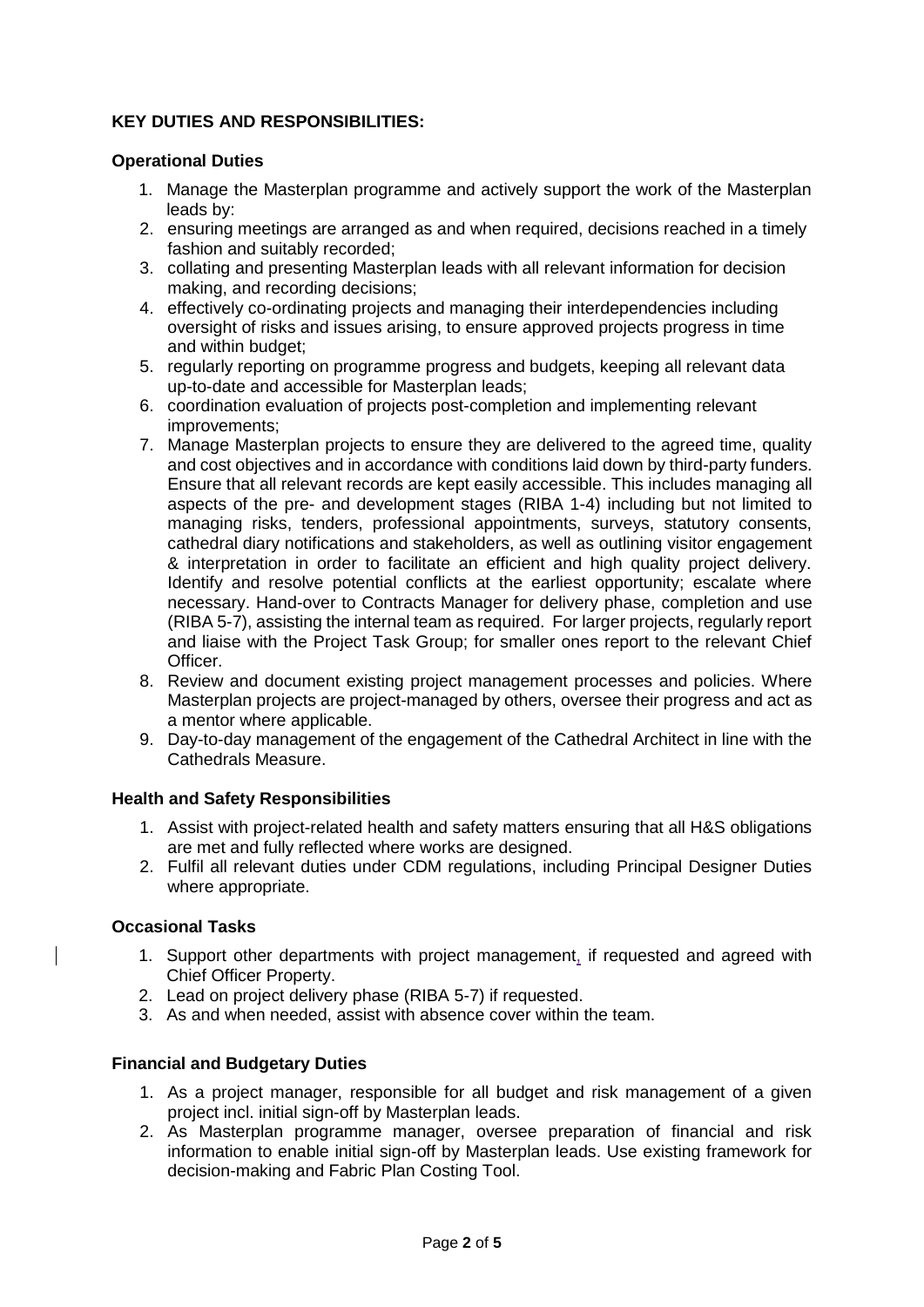- 3. Responsible for the preparation, review and monitoring of the rolling 3-year Masterplan budget on behalf of the Masterplan leads. This includes regular review and update of the Fabric Plan Costing Tool; liaison with the Chief Officer: Property on income forecast from investments; identifying remaining shortfalls and liaison with & support of the longterm fundraising and marketing plan to cover those shortfalls before projects require sign-off.
- 4. Support the acquisition of third-party project funding, led by the Development Team, including providing information for EOIs, applications and reporting.
- 5. Identify additional project management needs within the Masterplan programme and potential funding opportunities to enable the Cathedral to consider extending the role or employ additional resource if needed
- 6. Assist the annual insurance renewal and financial audit with any matters arising in relation to the role's duties.

*The main duties and responsibilities of your post are outlined in your job description. This list is not exhaustive and is intended to reflect your main tasks and areas of work. Changes may occur over time and you will be expected to agree any reasonable changes to your job description that are commensurate with your banding and in line with the general nature of your post. You will be consulted about any changes to your job description before these are implemented.*

## **COMMON DUTIES AND RESPONSIBILITIES:**

#### *Health and Safety*

*Under the Health and Safety at Work Act 1974, whilst at work the post holder must take reasonable care for his/her own health and safety and that of any other person who may be affected by his/her acts or omissions. In addition, the post holder must co-operate with the Cathedral on health and safety and not interfere with or mis-use anything provided for his/her health, safety and welfare.*

#### *Confidentiality*

*The post holder must comply with Durham Cathedral's policies and procedures regarding the sharing of confidential and personal data.* 

#### *Safeguarding*

*Durham Cathedral is committed to safeguarding. If at any time the post-holder sees or hears anything that could suggest a safeguarding risk or has any other reason to be concerned, it should be reported immediately to the Cathedral Safeguarding Officer. Safeguarding is everyone's responsibility*

#### *Equality, Diversity & Inclusivity*

*Durham Cathedral is committed to promoting a diverse, non-discriminatory and inclusive community that gives everyone an equal chance to learn, work and live free from discrimination, bias and prejudice. Our equality policy includes responsibility for all staff to eliminate unfair and unlawful discrimination, advance equality of opportunity for all and foster good relations.*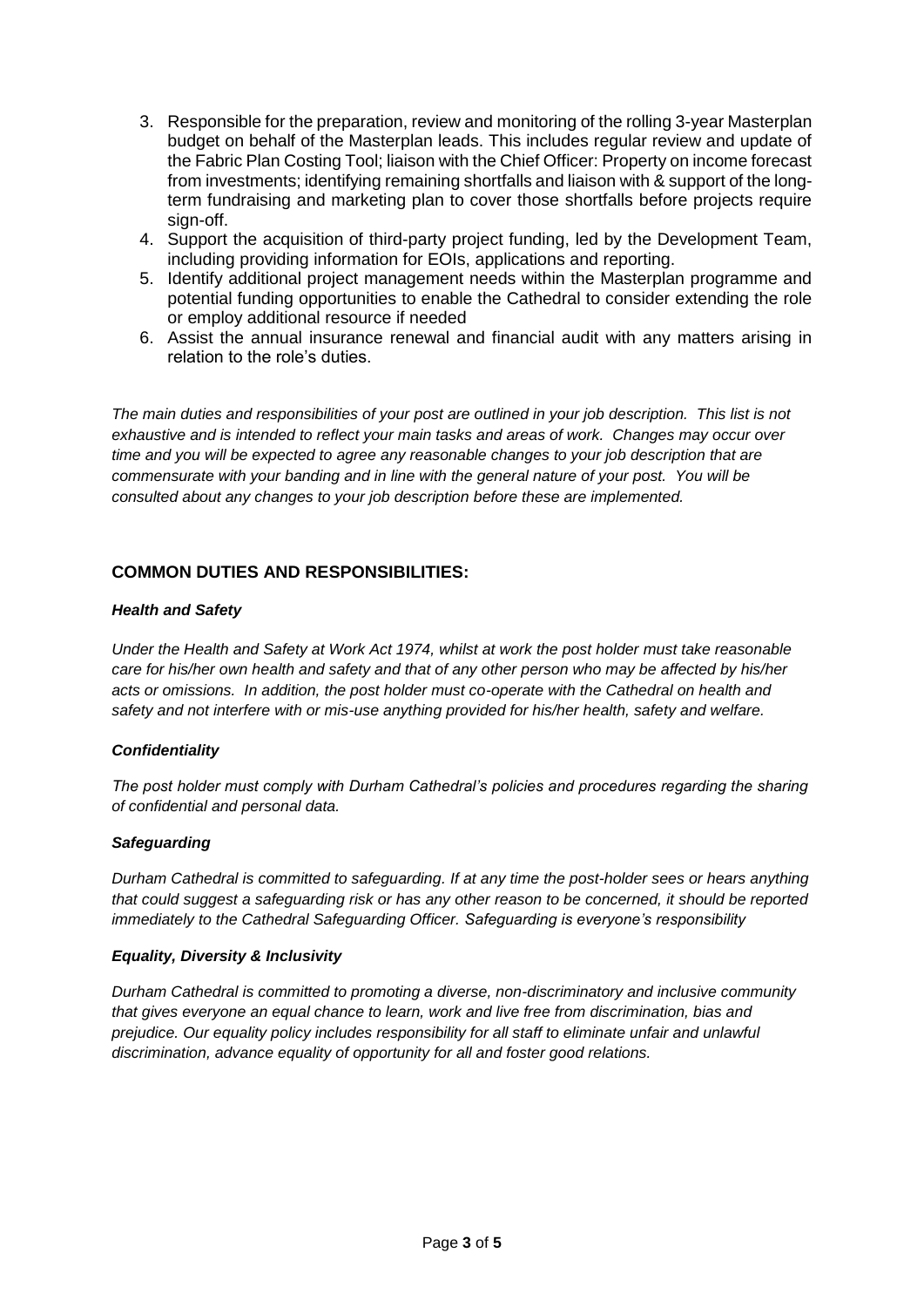

## **PERSON SPECIFICATION**

This section outlines the requirements and qualities the post-holder needs in order to fulfil the post. These are divided into 'essential' and 'desirable' criteria. 'Essential' criteria are those that the post-holder absolutely must have in order to do the job; that is the job cannot be done without those qualities. 'Desirable' criteria are those qualities that would be either useful, an advantage or preferable to have in order to do the job or those which can be trained to do; that is the job can be done without those qualities. The table below also identifies how the criteria will be assessed.

Please ensure that you demonstrate, as a minimum, the 'A' criteria on your application form.

## **A: Application Form**

**I: Interview** 

## **A & I: Application Form & Interview**

| Ref:           | <b>Criteria</b>                                                                                                                                                                                                                      | <b>Essential</b> /<br><b>Desirable</b> | A/I |
|----------------|--------------------------------------------------------------------------------------------------------------------------------------------------------------------------------------------------------------------------------------|----------------------------------------|-----|
|                | <b>QUALIFICATIONS</b>                                                                                                                                                                                                                |                                        |     |
|                | Prince 2 or similar relevant qualification, or equivalent<br>demonstrable project management experience.                                                                                                                             | Essential                              | A   |
|                | <b>EXPERIENCE</b>                                                                                                                                                                                                                    |                                        |     |
| $\overline{2}$ | Relevant up-to-date experience in managing all aspects of a<br>range of building conservation projects from inception to<br>completion, with at least two projects of >£1m construction<br>costs.                                    | <b>Essential</b>                       | A   |
| 3              | A clear understanding of programme management supported<br>by experience in coordinating inter-dependent projects.<br>Experience in preparing, monitoring and reporting on<br>associated income & expenditure budgets and programme. | Essential                              | A   |